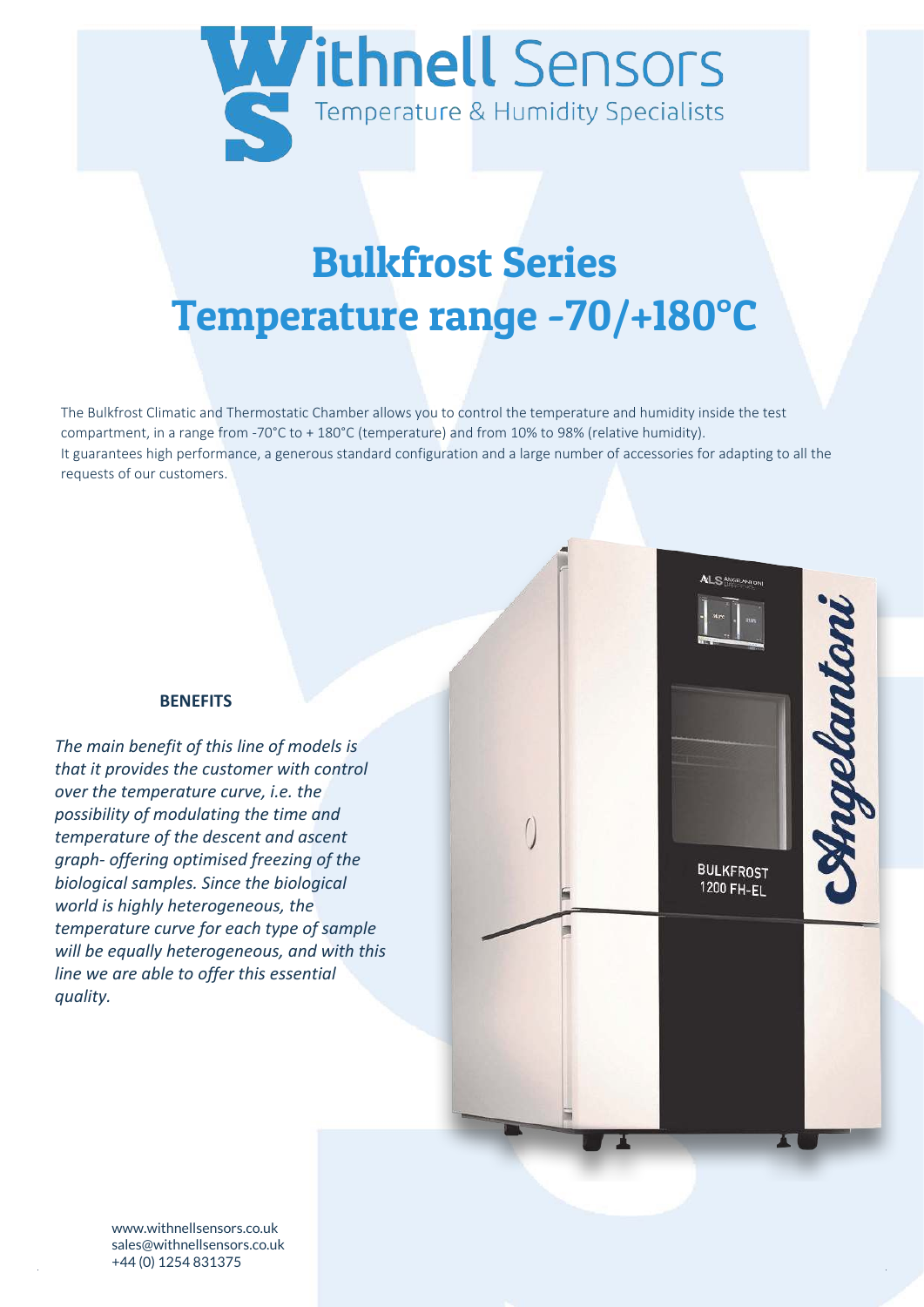# Chamber features in brief

*The compact body in RAL 7044 gray provides excellent corrosion protection with a powder coated finish. The electromagnetic door lock provides maximum operator safety Ecological refrigerant gas in line with the European Regulation 517/2014 10" touchscreen panel with an intuitive, userfriendly interface New software that allows remote control of all chamber functions Automatic reporting, self-diagnosis, preventive maintenance* 

#### *Control and management system and interfaces*

Controlled by PLC and Advanced HMI

#### *Remote access*

There is a wide range of possibilities thanks to the built-in MyKratos™ and MyAngel™, multichamber control also available upon request.

#### *Electromagnetic closing system*

Ensures the security of environmental tests.

#### *Complete product range*

Including E versions (limited performances)

#### *Versatility*

A wide range of optional and custom features is available (sun simulation, LN2 cooling, Air treatment unit kit, Lithium-Ion Battery test, …) to fulfil most of environmental testing market requirements. The modular design of the equipment makes it easy to service and easy to upgrade.

#### *Ergonomics*

The ergonomic design ensures easy access to the chamber wherever placed, even for maintenance; the control interface is mounted on the front door and the water tank is easily filled from the lower front panel.

#### *Easy to move and position*

Thanks to wheels and feet included as part of the basic configuration, the chamber is easy to move to its working position even on uneven floors

#### *Air treatment system*

Ensures a precise control of the climatic parameters inside the chamber with minimal thermal inertia; an axial fan allows rapid temperature variations of both air and specimen.

#### *Humidification system*

The humidifier with a self-contained heater and dedicated controlling S/W offers two great advantages:

- it does not require distilled or demineralized water to operate properly;
- it uses 'dry' vapor in order to avoid condensation on the specimens and to reproduce real environmental conditions.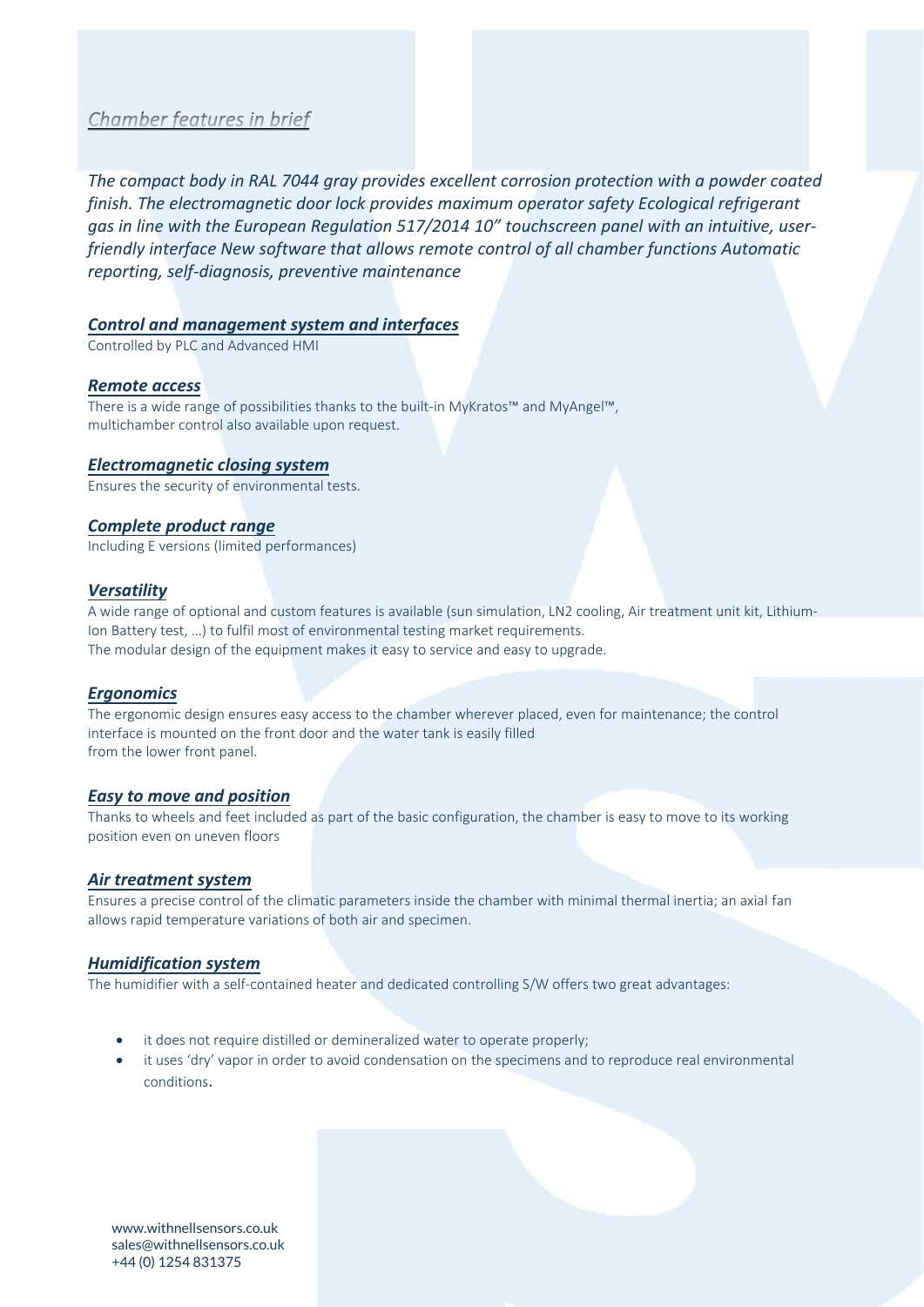# **Included in the Basic Configuration**

- ❑ MyKratos™ and MyAngel24TM: top of the line HMI for remote control
- ❑ Inspection window: multiple crystal, with double heated transparent film, 550h X 450 mm size
- ❑ Internal lighting
- $\Box$  Self feeding system (tap water through chamber embedded softener)
- ❑ Wheels and feet
- $\Box$  Electromagnetic closing system

❑ Silicone portholes: 80 mm (left side) and 150 mm diameter (right side) fitted with silicone cap. They allow internalexternal electrical, mechanical or hydraulic connections.

❑ Digital min./max. thermostat: with independent probe

■ No. 1 internal grid shelf

❑ Auxiliary contacts (specimens, alarms)

❑ Dehumidification system: it's possible to activate during heating phase. Device included in the climatic basic configuration.

❑ Ecological refrigerant gas charge for high stage with GWP<2500 (EU regulation 517/2014) allows to respect refrigerant gas emissions limit imposed by the new European Regulation 517/2014. Starting from 2020 the emissions limit will be set to 2500 GWP (Global Warming Potential: global warming potential caused by a gas).

# **Technical Overview**

#### New heated inspection window:

A fully transparent double heating system (dimensions: 550h X 450 mm) makes it easy to inspect the test compartment and prevents condensation from forming on the glass.

#### 2. Double ceiling:

prevents condensation from dripping onto the specimen.

#### 3. Axial fan:

allows better distribution of air and helps specimens adapt to temperature variations.

#### 4. NEW feet together with wheels included in the basic configuration:

makes moving the chamber to its working position effortless, even on uneven floors.

#### 5. Rounded corners:

allows better drainage of condensation and makes the chamber easier to clean.

#### 6. NEW water tank:

this easy-to fill-tank for the humidification system is accessible by simply opening the lower door of the chamber.

#### 7. NEW Double floor:

improves air distribution inside the chamber.



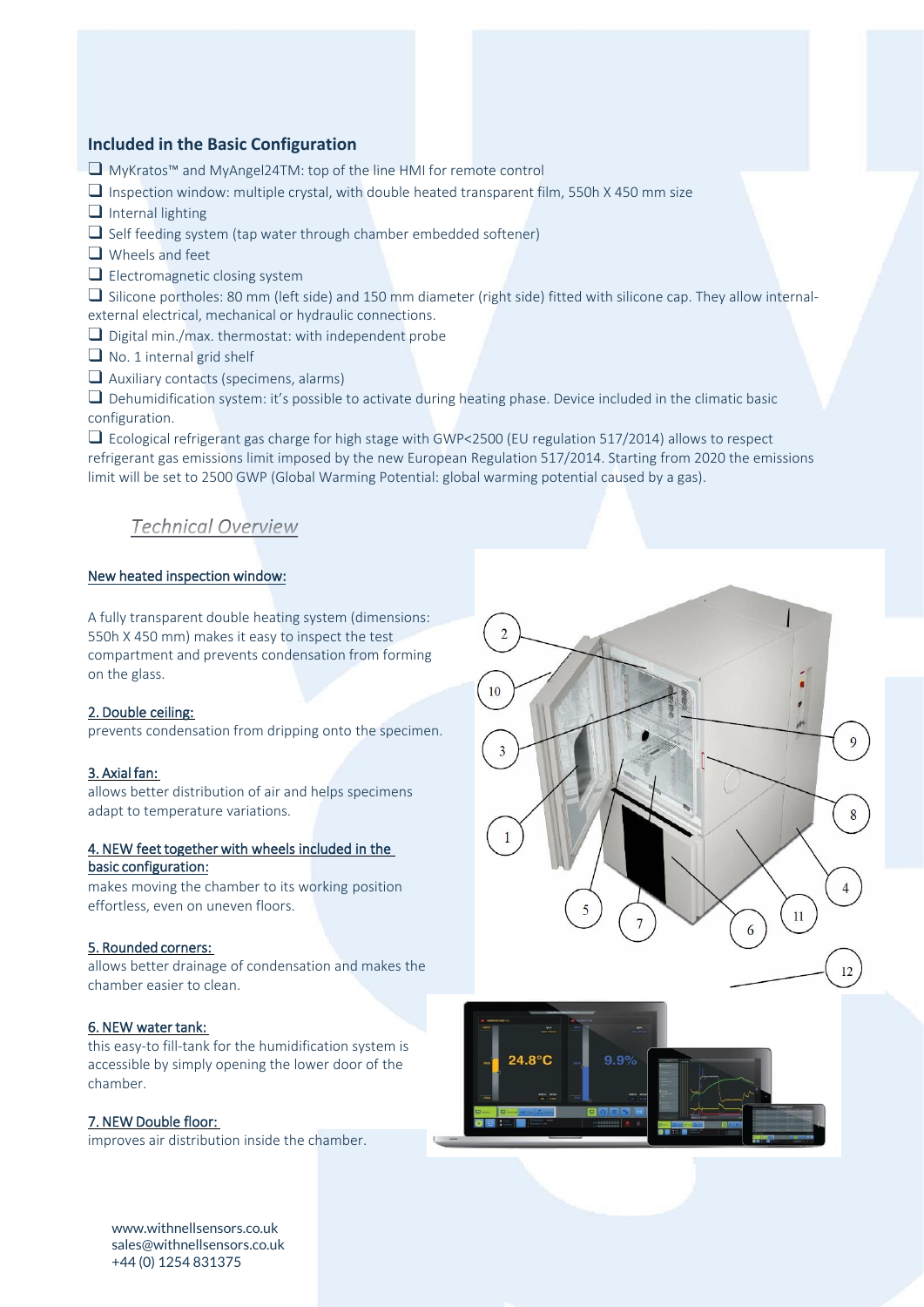#### www.withnellsensors.co.uk sales@withnellsensors.co.uk +44 (0) 1254 831375

# 8. NEW Locking system:

this electromagnetic closing system ensures the security of environmental tests and is now managed by a login/logout system with passwords.

# 9. NEW easy-to-install Shelf:

the shelf supports have been completely redesigned for quick and easy installation. Moreover, the 600l and 1200l shelf has been redesigned for heavy duty operations.

# 10. NEW Advanced design

# 11. NEW optimized cooling and electrical system

# 12. New Control system:

MyKratos™ and MyAngel24TM inside for easy remote access (including Wi-Fi)

# Control system and user interface

The chamber is equipped with a PLC (Programmable Logic Controller), used to manage all chamber's functions and safety interlocks.

A special device is used to manage the chamber via "mobile" devices, such as Tablets and Smartphones, or to establish a remote Internet connection.

The HMI system consists of an on-board panel (MyKratos™ On- Board) and a Remote connection control (MyKratos™ and MyAngel™), linked to the chamber as in the figure. PLC features:

- $\frac{1}{2}$  512 kB SRAM / Onboard flash 256 kB
- $\downarrow$  Data protection (1-3 years) with lithium battery
- $\downarrow$  N.1 USB Programming interface port
- $\downarrow$  N.1 Ethernet TCP/IP communication port
- $\textcolor{red}{\bullet}$  N.1 RS 232 communication port
- Dedicated I/O onboard
- $\downarrow$  I/O bus extension (up to 64 module sockets)
- Expandable I/O modules (up to 1023 I/Os)





angel<sub>24</sub>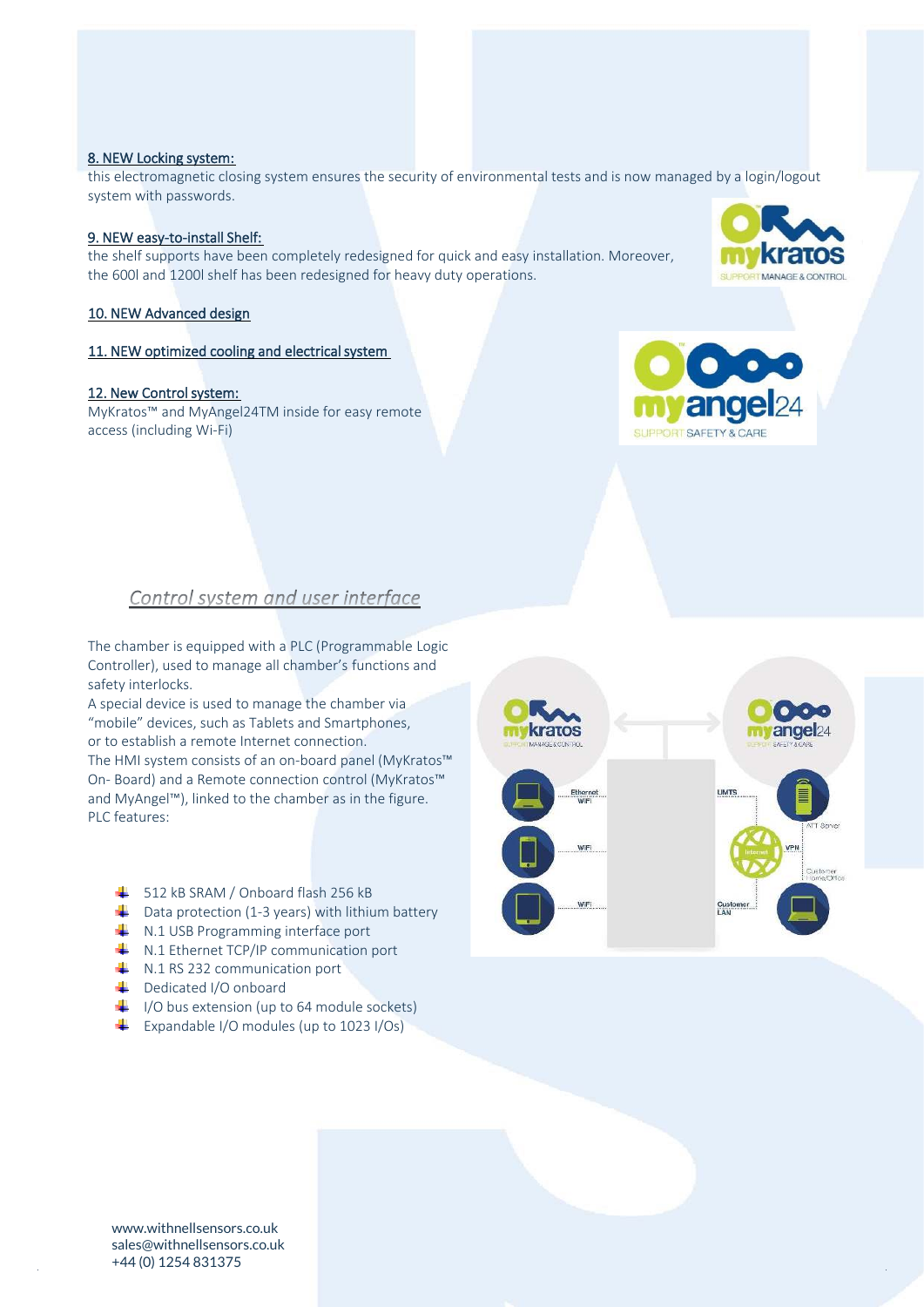# *Features:*

- Qseven® module I.MX6 Dual" ARM Cortex-A9 -1Ghz
- GPRS/UMTS (3G) module
- WiFi 802.11 b/g/n module
- 2GB RAM DDR3
- eMMC 4GB
- 1 MB L2 Cache
- RTC
- No. 2 ethernet (1x Gigabit, 1x 10/100 Mbps) communication port
- No. 1 RS232 communication port
- No. 1 RS485. communication port
- No. 3 Usb port
- mass storage SSD 8 GByte Conn S-ATA.

# On-Board Panel (MyKratos™ On-Board):

#### *Hardware*

10.1-inch Analog Touch Panel 16 million color with TFT technology

# *Software:*

Allows access to all the features of the Mykratos ™, described in the paragraph "MyKratos ™ software". Allows the management of the switching on and off of the internal chamber light Allows the management of the electromagnetic opening door of the chamber (if present).





#### MyKratos™ software

MyKratos™ is the Supervision and Management system operating on any mobile and desktop device. The wireless connection (WiFi) makes possible to use different kind of Tablets and Smartphones (iOS 8 and Android 4.2.1 or later compatible). The operator interface can also be remotely accessed via customer's LAN connections.

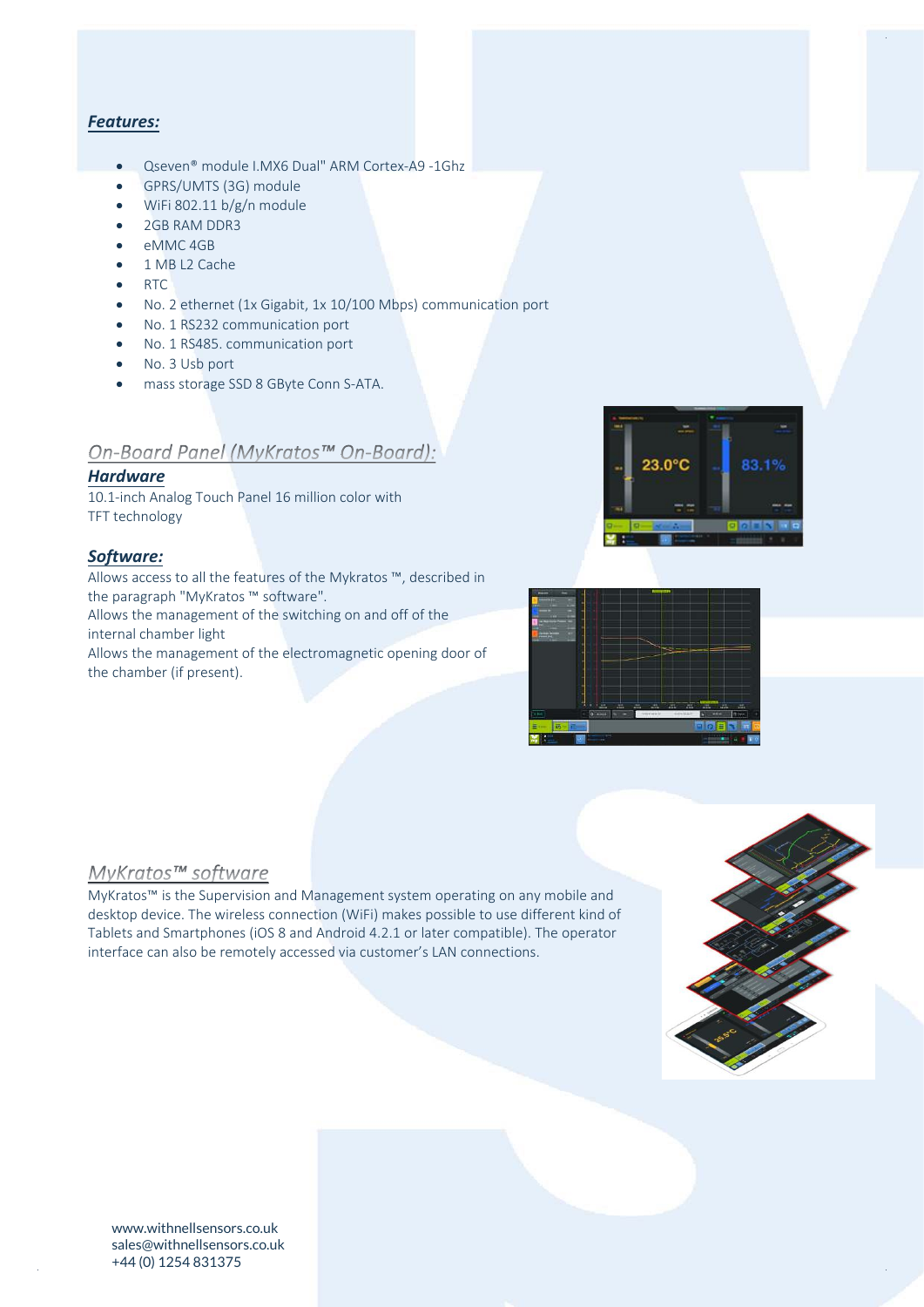# *Main features*

- ✓ WiFi or Ethernet connection to the chamber.
- ✓ Visualization and graphical analysis of measures and recordings.
- $\checkmark$  Synoptic graphs of the entire system.
- ✓ Multilanguage support.
- ✓ High configurability of chamber parameters.
- ✓ Unlimited possibilities of measures recording
- ✓ Program and Manual mode of chamber operation
- ✓ Delayed start of a program
- $\checkmark$  Ability to select more than one chamber from a single Tablet: the multiple password levelsensure secure access
- $\checkmark$  Automatic notifications of event and alarms
- ✓ Archive manager for an easy access to the stored recordings
- $\checkmark$  Ability to send email notification to various recipients via customer's LAN connection.

# Test program editor

- ✓ Unlimited possibilities of storing cycles of 350 segments delaying their execution.
- ✓ Internal repetitions of 10 groups of segments up to 999 times each
- $\checkmark$  Upload, edit, export, and delete existing cycles and recordings.
- ✓ Graphical and numerical profile's parameters data entry.

# **Graphic functions (Graphic viewer)**

- ✓ Live data update of measures on the charts
- $\checkmark$  Graphic charts or numeric table representation views on the monitor
- ✓ Graphic cursor for in-chart data measurements and evaluations.
- ✓ Calculation of Measure Slopes and reports generation.
- ✓ Enable/disable of chart display.
- ✓ Zoom in, zoom out and scroll functions
- ✓ Export function to convert the MyKratos™ log file into ASCII format (usable in Excel or other applications)
- ✓

# MyAngel24™ tool:

MyAngel24™ is a remote-assistance system via GPRS/UMTS wireless connection, complete with SIM card. Cabled connection is also available, via customer's LAN.

This remote-assistance system via GPRS / UMTS wireless connection, complete with SIM card, allows you to remotely access the operator interface via VPN and to send SMS notifications.

N.B.: The activation of MyAngel24™ must be confirmed by the customer with the appropriate form attached to the offer, to be returned with the order.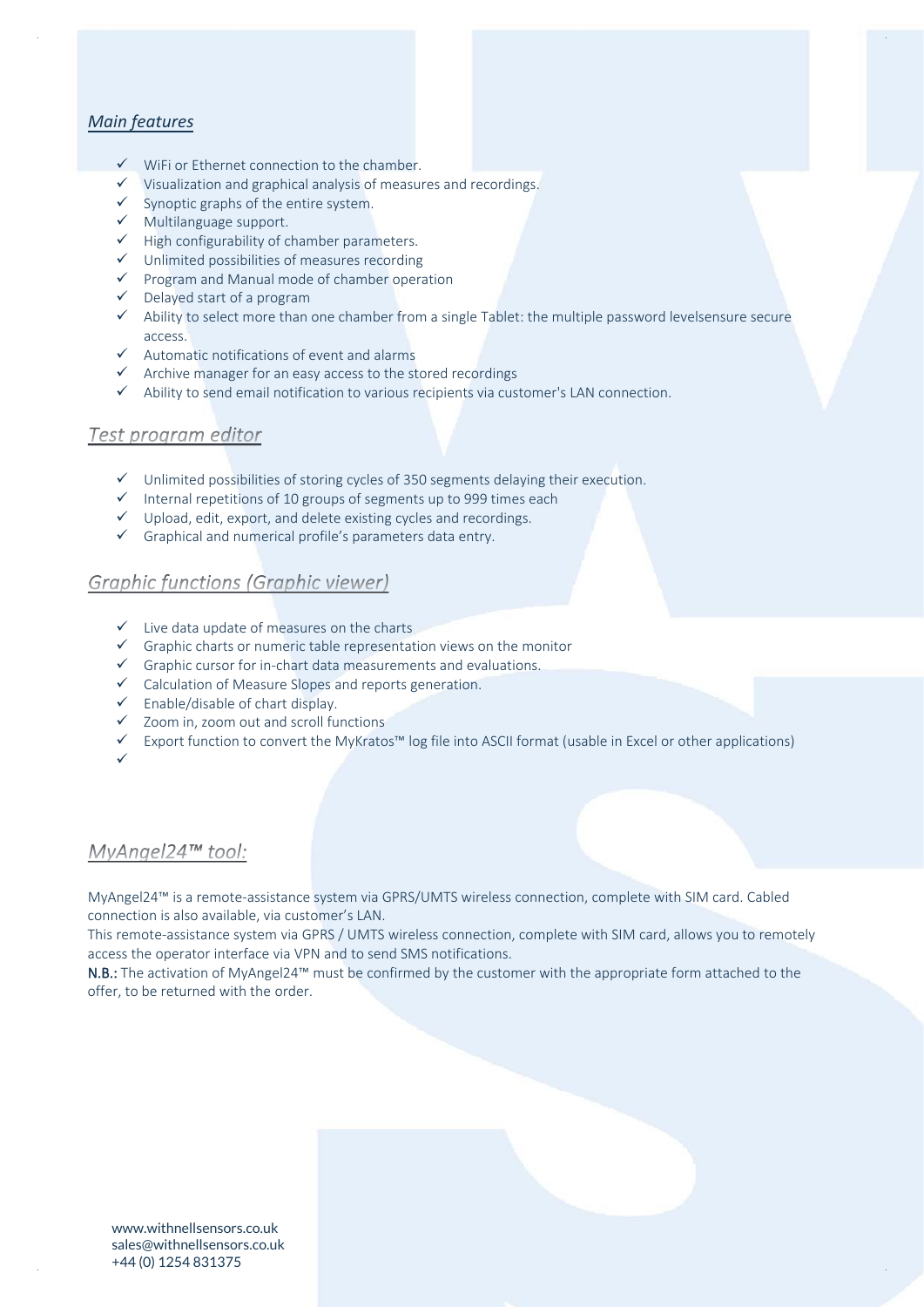# MyKratos™ Multichamber S/W

# $bv$   $PC$

# for multichamber remote control

PC Software to monitor and control multiple and diverse environmental test chambers:

- Manages a variable number of chambers dependent on PC resources
- Monitors all the chambers at the same time and, if necessary, to have a full-screen view of a single chamber
- Personalizes the order of the chambers in the display grid
- Learns connectivity and run/stop status of the chambers
- Alerts operators when an alarm is present and indicates which chamber the alarm relates to
- Grid display can show any web-compatible application (i.e.: software for cameras or other equivalent tools)
- Compatible with the main operating system



# More details about constructive design

# **1.** *Temperature- and Humidity Control*

Temperature Measurement with Pt100 thermal probe Class A, max precision 0,3K Relative humidity measurement with Assmann psychrometric system complete with Pt100 thermal probes. The psychrometric principle (dry & wet bulbs) is used for the measures in the test chamber. This allows the set and measurement of relative humidity expressed directly in % R.H.

Relative Humidity range from 10% to 98% within the temperature range [+10°C; +95°C]

Dew Point range:

AREA 1, from +4°C to +94°C for continuous tests

AREA 2, down to -3°C for limited periods based on starting conditions and foreseen testing time The values refer to the basic version at ambient temperature of +22°C, with temperature and humidity measurement made in the air inlet.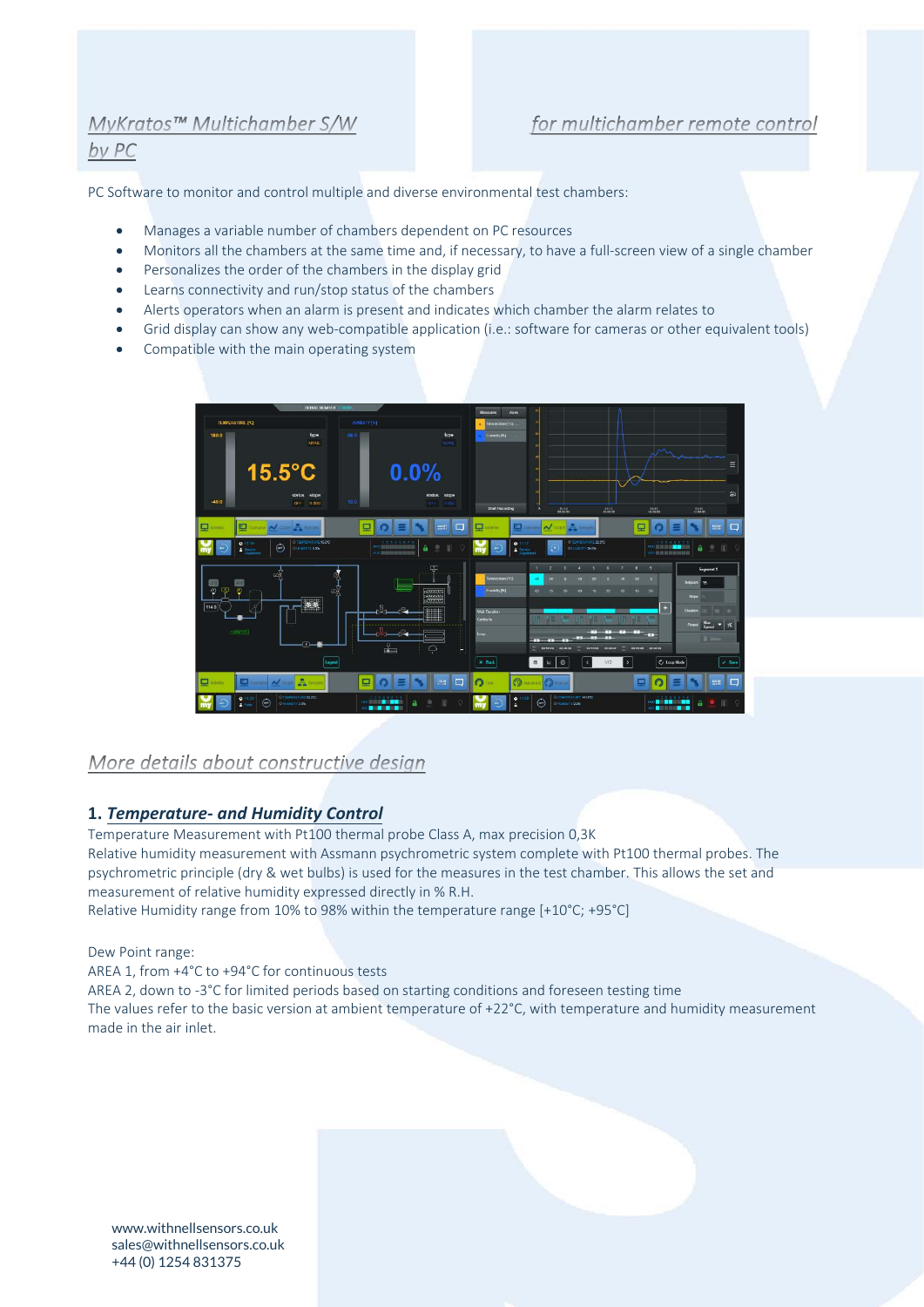# **2.** *General features*

- Optimized devices (control system/refrigeration system/Humidification system)
- Compact enclosure; excellent protection against corrosion is achieved by Powder coating (thermosetting powder polyester resin) Grey RAL 7044
- Insulation thickness 125 mm (mineral wool)
- Door system: stainless steel back, with 135 mm of insulation, electromagnetic closing system
- Choice of opening on the control panel after login or through a button. Opening temperature range is configurable; for safety reasons, the default setting is from 0°C to 60°C

# **3.** *Chamber floor loading and specification details*

- Max. floor load 100 kg/m<sup>2</sup> approx. (equally distributed)
- Max. load of the shelf 50 kg approx. (equally distributed)
- The internal test space is made of stainless steel (material 1.4301, equivalent of AISI 304)
- All seams are TIG welded and vapor tight
- The internal surfaces have round corners for easy cleaning
- Internal rails for mounting the grid shelves at the requested height
- Internal lighting for easy loading operations

#### **4.** *Air treatment system*

Realized into an air treatment duct positioned on the end wall. The following elements are included:

- cooling evaporator
- heating system
- dehumidification system (only climatic version)
- steam for humidification inlet (only climatic version)
- thermoregulation air circulation fan
- temperature and humidity probes

Thermo regulated air flows into the air treatment, passing through the abovementioned elements before entering the test chamber.

Air circulation is from the floor to the fan.

# **5.** *Cooling*

Mechanical cooling based on single stage system (-40°C) or cascade systems (–70°C). The cooling system is realized with semi-hermetic alternative type compressors with an advanced and high-quality design. The main body is made of special cast iron; the cylinders and light metal alloy pistons are easy to dismount.

The cooling system is complete with an automatic injection-type protection system for the compressor. This protects

the compressors when they are cooling down from high temperatures.

This system allows a self-regulating cooling of the compressors, in order to avoid high temperature (no damages to motor winding).

The compressors have the following advantages:

- Greater reliability by improved lubrication and lower cylinders temperatures
- Streamlined body to improve gas management, reduce pressure drop, increase efficiency
- Multi- port suction to provide uniform cylinders cooling for reducing wear
- Discharge valve in optimized position to provide durability minimizing discharge tube pulsation.





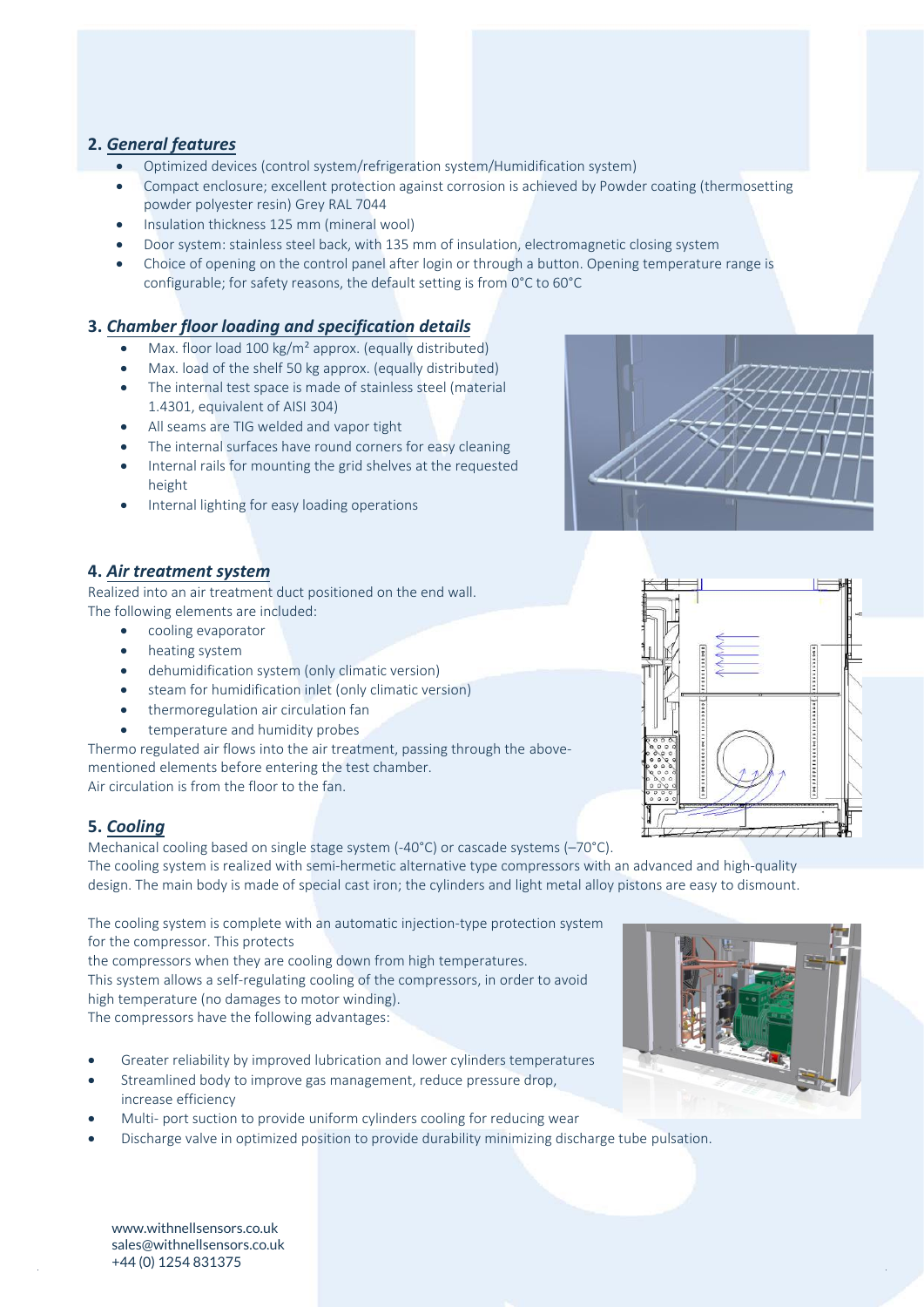# **6.** *Heating*

The chamber is heated by means of electrical heaters, protected by safe thermostats that disconnect overall chamber main power components (such as compressors, fans and heaters) in case of accidental over-temperature.

# *7. Humidification and Dehumidification*

Direct humidification occurs through an electrical vapor humidifier with an orifice arranged in the airflow after the recirculating air fan. This ensures aerosol free humidification. The humidifier is controlled by a dedicated algorithm for better reliability. The chamber is equipped with a water storage tank (about 18l capacity) and a water connection on the back of the chamber for automatic refilling.

There are three ways to ensure the water supply needed for any kind of climatic tests:

1. Connecting the chamber to normal tap water network by means of suitable water connection1;

2. Manually refilling the tank with demineralized water2;

3. Connecting the chamber to demineralized network3.

In order to reduce water consumption, water recycling can be activated through a button on the control panel (only possible when the specimen does not contaminate the water

during the test).

Dehumidification is performed by the condensation cooler (dew point cooler) directly connected to the refrigeration circuit.

This principle permits high stability of parameters in conjunction with energy-efficient dehumidification.



The electrical equipment complies with the provisions on CE marking and the relevant product standards.

With particular regard to safety, the electrical equipment is made in accordance with the main harmonized IEC-EN regulations which are accepted worldwide.

The applicable guidelines and standards are:

- Directive 2006/42/EC Machinery Directive EC
- Directive 2014/35/UE Low-voltage electrical equipment
- Directive 2014/30/UE Electromagnetic Compatibility
- IEC 61000-6-1/2/3/4/5 Basis standard of electromagnetic compatibility
- IEC 61439-1/2 Distribution switchgear
- IEC-60204-1 Electrical equipment of machines
- UNI-ISO-13849-1/2
- EN 62061

The components meet the standards for maximum quality and environmental compatibility.





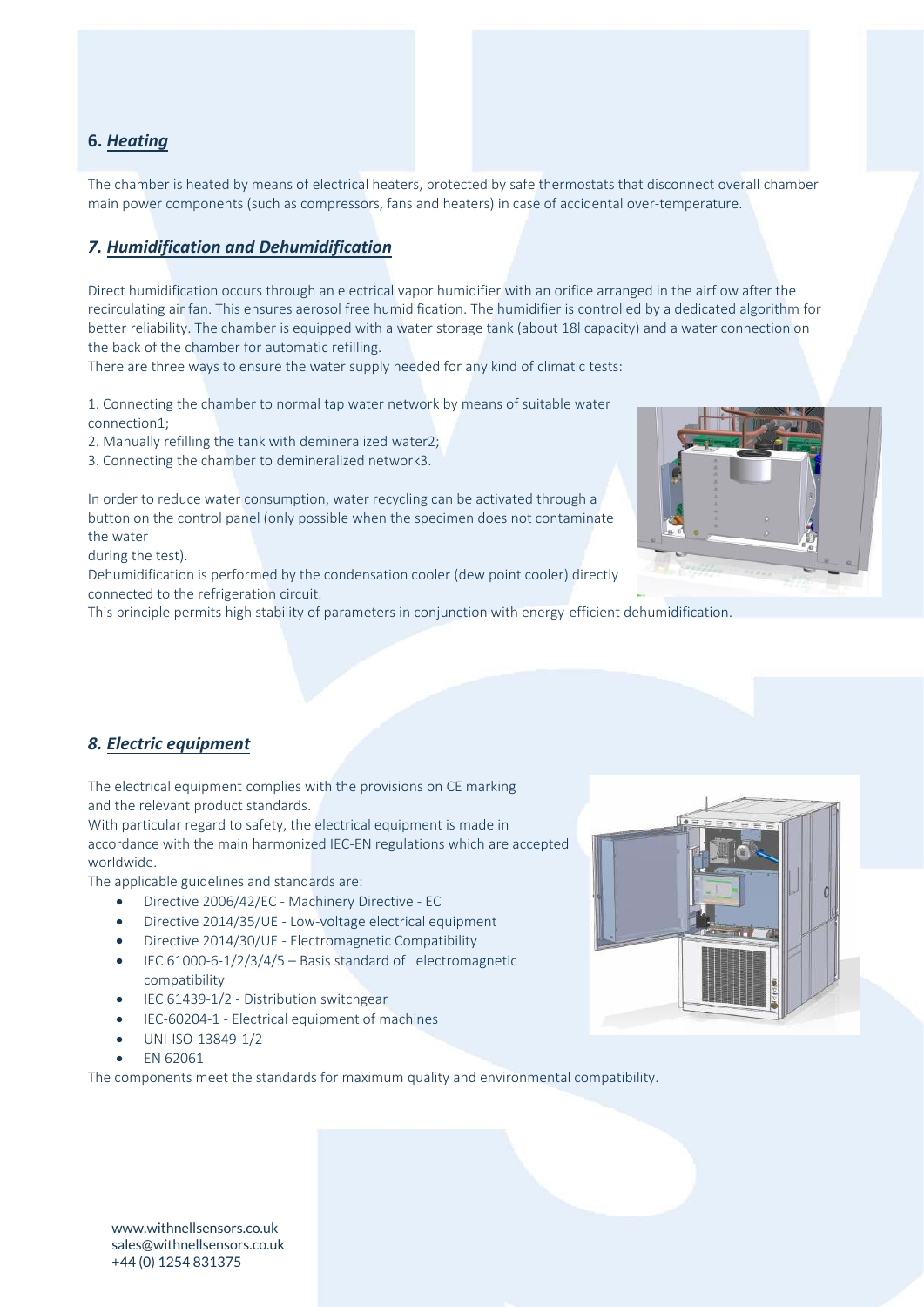# *9. Incorporated safety*

Configuration, constructive design and workmanship are in compliance with the currently valid EN and IEC codes. The chamber is equipped with:

- a lockable master switch (according to IEC standards)
- safe thermostats that disconnect overall chamber main power components (such as compressors, fans and heaters) in case of accidental over-temperature.

Moreover, the control system is monitoring:

- excess and low temperatures for test compartment by means of digital undertemperature/overtemperature switch with independent probe
- recirculating air fan
- compressor (thermal protection, overpressure)
- condenser fan

In case of malfunctions or failure of individual components, the built-in safety devices will cause the system or individual groups to shutdown to prevent any consequential damage. Detailed fault alarms in plain text ensure the prompt detection of system malfunctions.

## *10. Environmental safety*

We use environmental friendly R449A and R23 (for systems down to -70°C) refrigerants only. Asbestos-free mineral fibers are used for insulation purposes. The resistant powder coating will not release any solvents into the environment